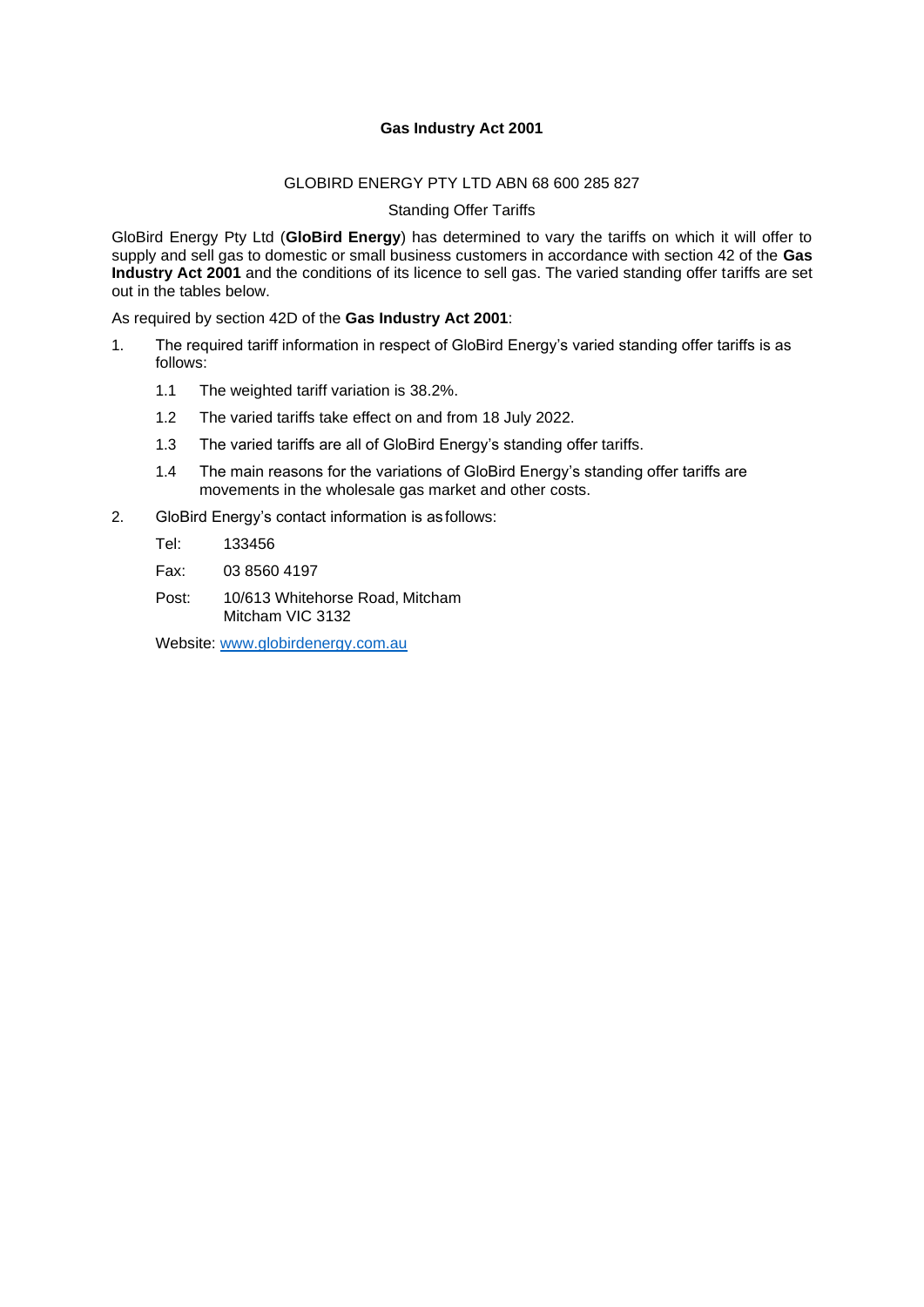| AUSNET CENTRAL & WEST DISTRIBUTION ZONE.                                                         |                                             |       |           |
|--------------------------------------------------------------------------------------------------|---------------------------------------------|-------|-----------|
| Residential.                                                                                     |                                             |       |           |
| Tariff                                                                                           | Supply/Usage                                | Unit  | incl. GST |
| Domestic General Tariff                                                                          | Supply charge                               | c/day | 115,5000  |
| Peak rates apply from 1 June to 30 September<br>inclusive. Off-Peak rates apply all other times. | Peak consumption - first 100 MJ / day       | c/MJ  | 5.3900    |
|                                                                                                  | Peak consumption - balance                  | c/MJ  | 5.3900    |
|                                                                                                  | Off-Peak consumption - first 100 MJ/<br>day | c/MJ  | 5.3900    |
|                                                                                                  | Off-Peak consumption - balance              | c/MJ  | 5.3900    |

| AUSNET ADJOING WEST & ADJOING CENTRAL DISTRIBUTION ZONE.                                         |                                             |       |           |
|--------------------------------------------------------------------------------------------------|---------------------------------------------|-------|-----------|
| Residential.                                                                                     |                                             |       |           |
| Tariff                                                                                           | Supply/Usage                                | Unit  | incl. GST |
| <b>Domestic General Tariff</b>                                                                   | Supply charge                               | c/day | 115,500   |
| Peak rates apply from 1 June to 30 September<br>inclusive. Off-Peak rates apply all other times. | Peak consumption - first 100 MJ / day       | c/MJ  | 6.1600    |
|                                                                                                  | Peak consumption - balance                  | c/MJ  | 5.5000    |
|                                                                                                  | Off-Peak consumption - first 100 MJ/<br>day | c/MJ  | 6.1600    |
|                                                                                                  | Off-Peak consumption - balance              | c/MJ  | 5.5000    |

## AUSNET CENTRAL& WEST & ADJOING CENTRAL& ADJOING WEST DISTRIBUTION ZONE.

| Business.                                                                                        |                                             |       |           |
|--------------------------------------------------------------------------------------------------|---------------------------------------------|-------|-----------|
| Tariff                                                                                           | Supply/Usage                                | Unit  | incl. GST |
| <b>Domestic General Tariff</b>                                                                   | Supply charge                               | c/dav | 140.8000  |
| Peak rates apply from 1 June to 30 September<br>inclusive. Off-Peak rates apply all other times. | Peak consumption - first 100 MJ / day       | c/MJ  | 6.0500    |
|                                                                                                  | Peak consumption - balance                  | c/MJ  | 5.5000    |
|                                                                                                  | Off-Peak consumption - first 100 MJ/<br>day | c/MJ  | 6.0500    |
|                                                                                                  | Off-Peak consumption - balance              | c/MJ  | 5.5000    |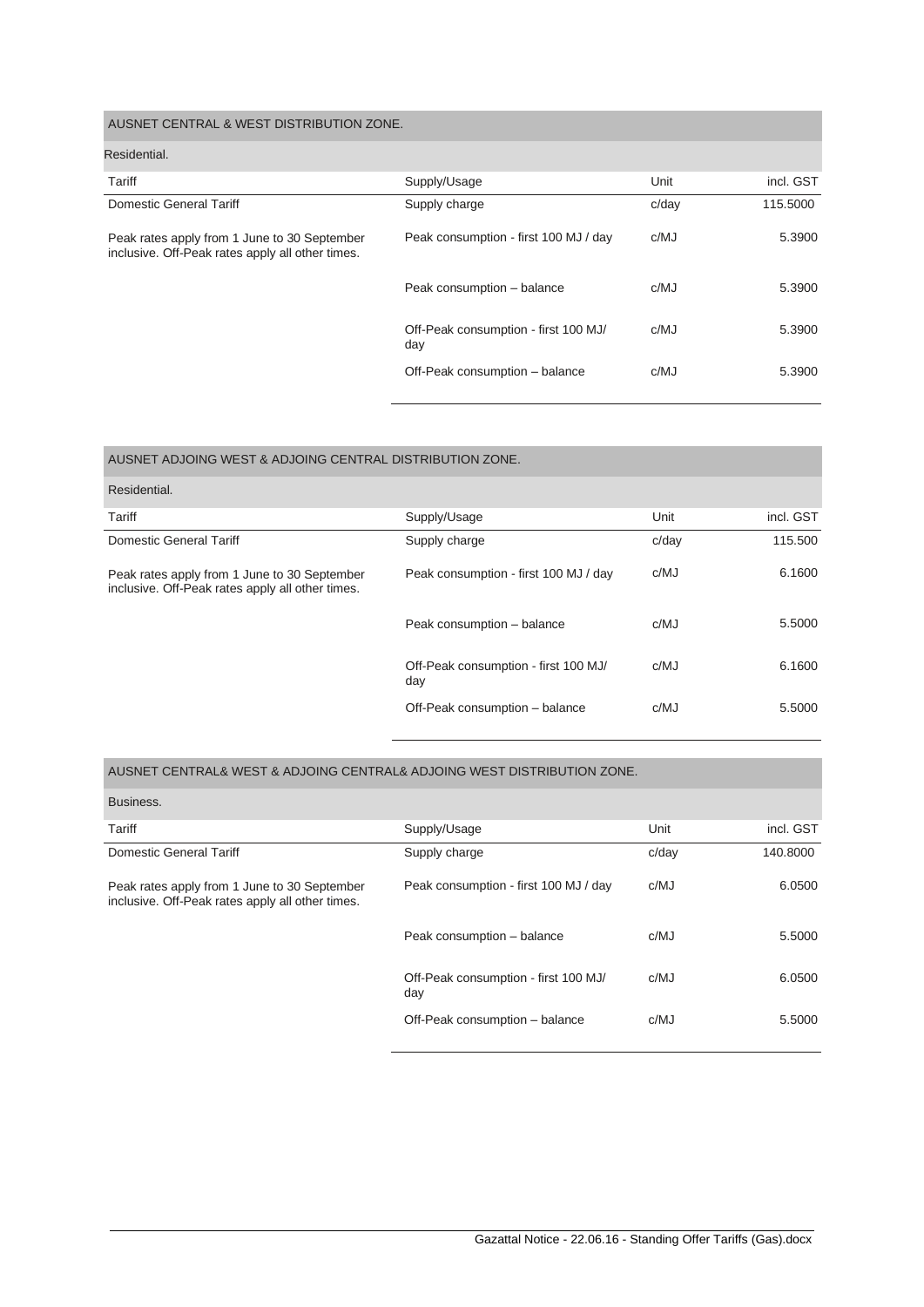## AUSTRALIAN GAS NETWORKS – CENTRAL & NORTH DISTRIBUTION ZONE.

| Residential.                                                                                        |                                            |       |           |
|-----------------------------------------------------------------------------------------------------|--------------------------------------------|-------|-----------|
| Tariff                                                                                              | Supply/Usage                               | Unit  | incl. GST |
| <b>Residential General Tariff</b>                                                                   | Supply charge                              | c/day | 88,0000   |
| Peak rates apply from 1 June to 30<br>September inclusive. Off-Peak rates apply all<br>other times. | Peak consumption - first 50 MJ / day       | c/MJ  | 6.1600    |
|                                                                                                     | Peak consumption - balance                 | c/MJ  | 5.5000    |
|                                                                                                     | Off-Peak consumption - first 50 MJ/<br>day | c/MJ  | 6.1600    |
|                                                                                                     | Off-Peak consumption - balance             | c/MJ  | 5.5000    |

| AUSTRALIAN GAS NETWORKS - MURRAY VALLEY DISTRIBUTION ZONE.                                       |                                         |       |           |
|--------------------------------------------------------------------------------------------------|-----------------------------------------|-------|-----------|
| Residential.                                                                                     |                                         |       |           |
| Tariff                                                                                           | Supply/Usage                            | Unit  | incl. GST |
| <b>Residential General Tariff</b>                                                                | Supply charge                           | c/day | 93.5000   |
| Peak rates apply from 1 June to 30 September<br>inclusive. Off-Peak rates apply all other times. | Peak consumption - first 50 MJ / day    | c/MJ  | 6.1600    |
|                                                                                                  | Peak consumption - balance              | c/MJ  | 5.5000    |
|                                                                                                  | Off-Peak consumption - first 50 MJ/ day | c/MJ  | 6.1600    |
|                                                                                                  | Off-Peak consumption - balance          | c/MJ  | 5.5000    |

#### AUSTRALIAN GAS NETWORKS – CENTRAL, NORTH & MURRAY VALLEY DISTRIBUTION ZONE.

| Business.                                                                                        |                                         |       |           |
|--------------------------------------------------------------------------------------------------|-----------------------------------------|-------|-----------|
| Tariff                                                                                           | Supply/Usage                            | Unit  | incl. GST |
| No-Residential General Tariff                                                                    | Supply charge                           | c/day | 126,5000  |
| Peak rates apply from 1 June to 30 September<br>inclusive. Off-Peak rates apply all other times. | Peak consumption - first 50 MJ / day    | c/MJ  | 6.6000    |
|                                                                                                  | Peak consumption - balance              | c/MJ  | 5.5000    |
|                                                                                                  | Off-Peak consumption - first 50 MJ/ day | c/MJ  | 6.6000    |
|                                                                                                  | Off-Peak consumption - balance          | c/MJ  | 5.5000    |